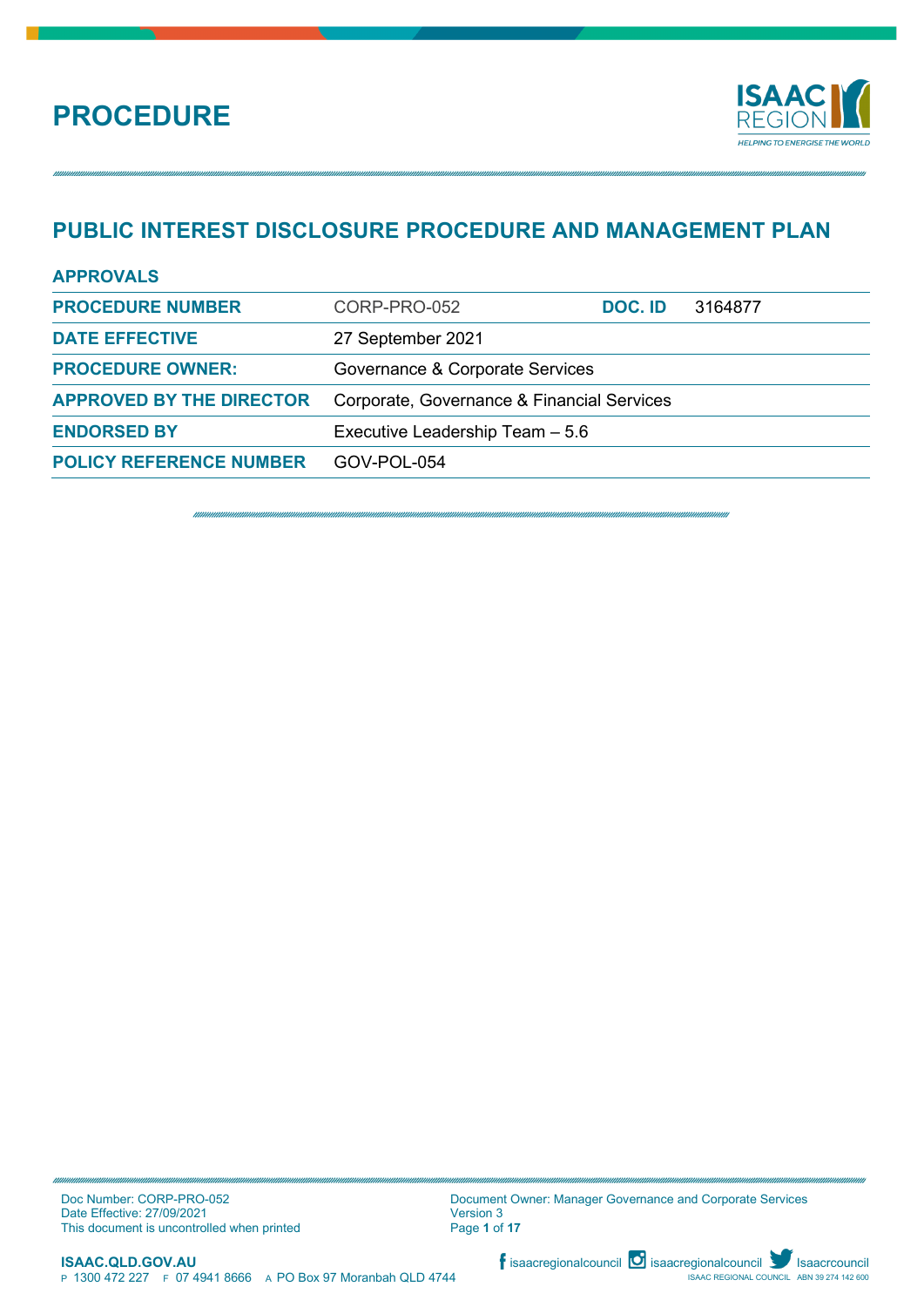

## **AIM**

Isaac Regional Council (IRC) is committed to fostering an ethical and transparent culture. In pursuit of this, IRC values the disclosure of information about suspected wrongdoing in the public sector so that it can be properly assessed and, if necessary, appropriately investigated. IRC will provide support to an employee or other person who makes a disclosure about matters in the public interest. This procedure demonstrates this commitment and ensures that practical and effective processes are implemented to comply with the requirements of the *Public Interest Disclosure Act 2010* (PID Act).

## **SCOPE**

This PID Procedure and Management Plan applies to all Council personnel including:

- All councillors, council employees, contractors or volunteers regardless of their employment status, role or position (whether permanent, temporary, casual or part-time); and
- Any person who makes a Public Interest Disclosure in accordance with the *Public Interest Disclosure Act 2010*.

This PID Procedure and Management Plan must be read in conjunction with Council's Public Interest Disclosure Policy.

## **OBJECTIVE**

By complying with the PID Act, IRC will:

- promote the public interest by facilitating public interest disclosures (PIDs) of wrongdoing;
- ensure that PIDs are properly assessed and, where appropriate, properly investigated and dealt with;
- ensure appropriate consideration is given to the interests of persons who are the subject of a PID; and
- ensure (as far as reasonably practicable) protection from reprisal is afforded to persons making PIDs.

As required under the PID Act, the Chief Executive Officer will implement procedures to ensure that:

- any public officer who makes a PID is given appropriate support and offered protection from reprisal by IRC or other public officers of IRC;
- PIDs made to IRC are properly assessed and, where appropriate, properly investigated and dealt with;
- appropriate action is taken in relation to any wrongdoing which is the subject of a PID;
- a management program for PIDs made to IRC, consistent with the standards issued by the Queensland Ombudsman, is developed and implemented; and

IRC's Public Interest Disclosure Procedure is available for public viewing at Isaac Regional Council's website. The Public Interest Disclosure Procedure and Management Plan will be reviewed regularly and updated as required to ensure it meets the requirements of the PID Act and the standards issued by the Queensland Ombudsman.

Document Owner: Manager Governance and Corporate Services Version 3 Page **2** of **17**

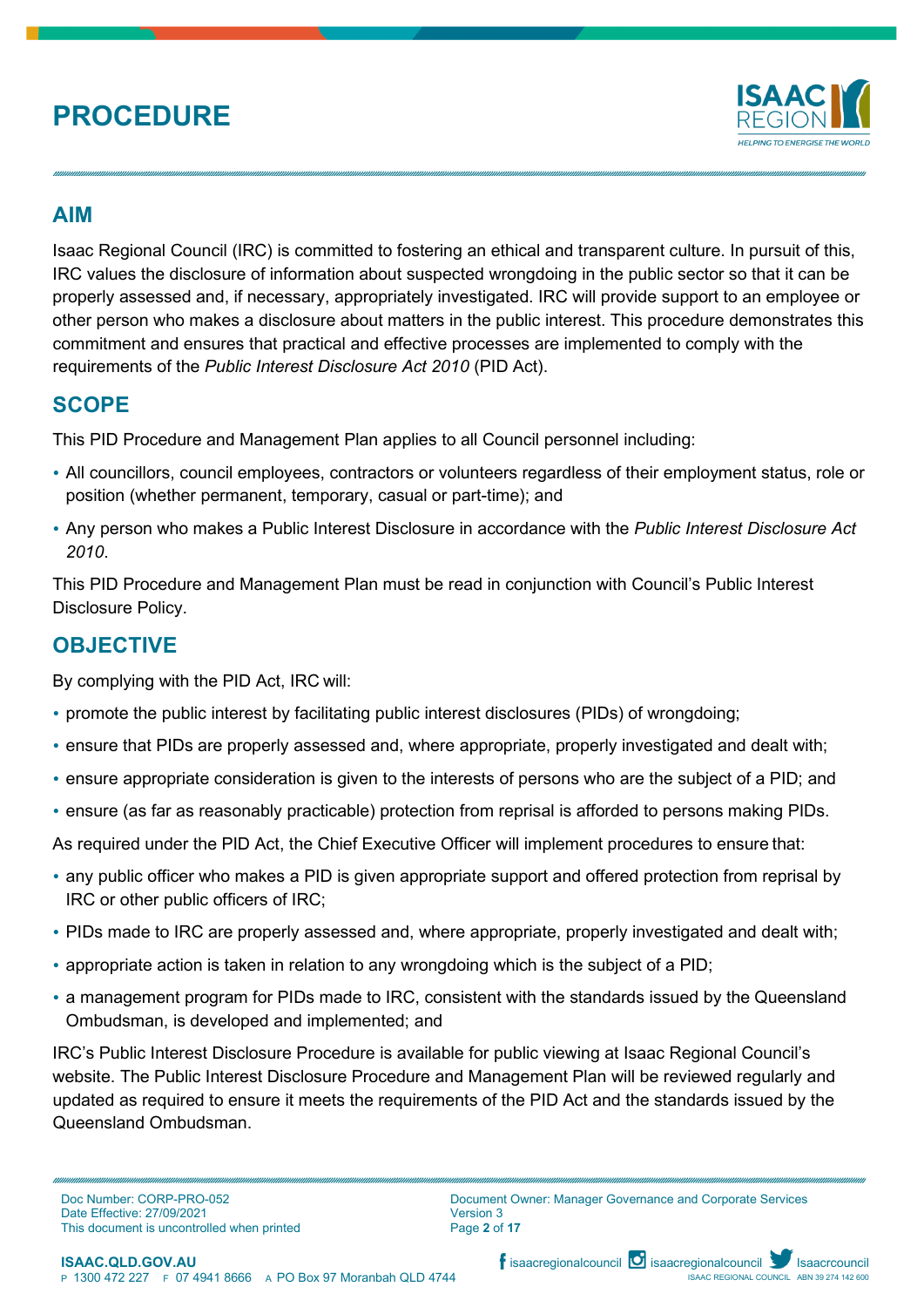

## **ROLES & RESPONSIBILITIES**

### **CHIEF EXECUTIVE OFFICER**

The Chief Executive Officer has overall responsibility for ensuring that:

- all Council personnel are aware of the requirement to conduct their duties to a high level of professional and ethical standards and always act in the public interest and in accordance with Council's Code of Conduct;
- reasonable procedures are in place to deal with PIDs and that those procedures are published to enable access by members of the public and Council personnel;
- PIDs are promptly and properly assessed, investigated and dealt with, including taking appropriate action in relation to any wrongdoing identified;
- Council personnel making a PID receive support and protection from reprisal;
- appropriate consideration and support is provided to protecting the interests of persons who are the subject of a PID;
- all legislative obligations in relation to reporting and investigation are met; and
- all matters reasonably suspected of involving corrupt conduct are assessed against the *Crime and Corruption Act 2001* Division 2 definition and treated accordingly, including referral to the Crime and Corruption Commission where appropriate.

#### **PID COORDINATOR**

The Senior Governance Officer will perform the role of PID Coordinator. This role will be responsible for the overall coordination of the PID process.

The key responsibilities of the PID Coordinator include:

- receiving and assessing PIDs
- referring PIDs to other agencies, where required, and involving higher authorities (i.e. the Chief Executive Officer, and external agencies) in management decisions
- assessing the risks of reprisal;
- put in place means to monitor for any signs of reprisal;
- taking action on the PID, which may involve making recommendations to the Chief Executive Officer for the appointment of an internal or external investigator;
- informing the Discloser of reasonable information;
- identifying how issues raised in PIDs can be used to inform improvements to service delivery, business processes and internal controls;
- regularly evaluate and monitor the effectiveness of PID procedures;

Doc Number: CORP-PRO-052 Date Effective: 27/09/2021 This document is uncontrolled when printed



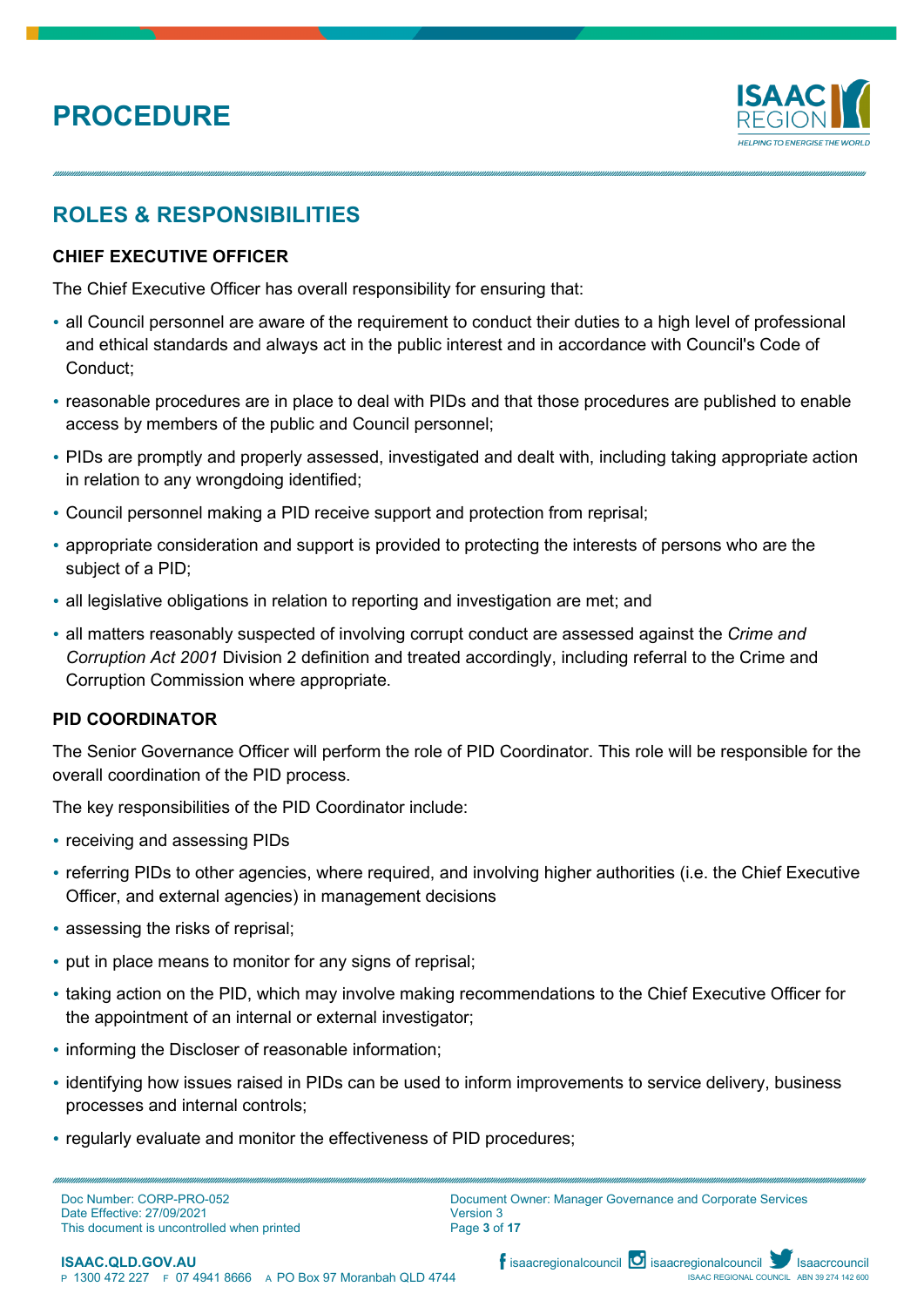

- promote awareness of PIDs throughout the organisation;
- retain records of and reporting on PIDs to the Queensland Ombudsman as required;
- reporting to the Chief Executive Officer of any changes identified during review and evaluation postinvestigation of a PID.

In the absence of the Senior Governance Officer, the Manager Governance & Corporate Services will perform this role.

## **DIRECTORS, MANAGERS, COORDINATORS AND SUPERVISORS**

Directors, Managers, Coordinators and Supervisors are responsible for:

- reporting to the PID Coordinator any PIDs reported to them;
- maintaining an ethical culture and leading by example;
- protecting the dignity, wellbeing, career interests and good name of all persons involved;
- providing clear guidance to Council personnel on how to handle complex issues which may involve corrupt conduct, while maintaining confidentiality and the principles of natural justice or procedural fairness;
- ensuring that Council personnel in their business area are aware of their obligations in relation to the requirements of this corporate standard;
- continually monitoring and assessing the workplace for signs of reprisal against a Discloser or Subject Officer under the principles of natural justice or procedural fairness and taking appropriate actions to protect that person or persons;
- ensuring that, if PID allegations are substantiated, investigation recommendations are implemented quickly to reduce the risk of reoccurrence;
- retaining management responsibility for their workplace and Council personnel to the maximum extent possible during any PID process; and
- notifying the PID Coordinator in situations where any detrimental actions are taken against the Discloser and discuss concerns and options for addressing the situation before it escalates.

### **COUNCIL PERSONNEL**

Council personnel are responsible for:

- reporting PIDs in accordance with this corporate standard;
- conducting their duties to high level of professional and ethical standards and always acting in the public interest and in accordance with Council's Code of Conduct; and
- ensuring that they maintain confidentiality protocols established for the management and investigation of a PID.



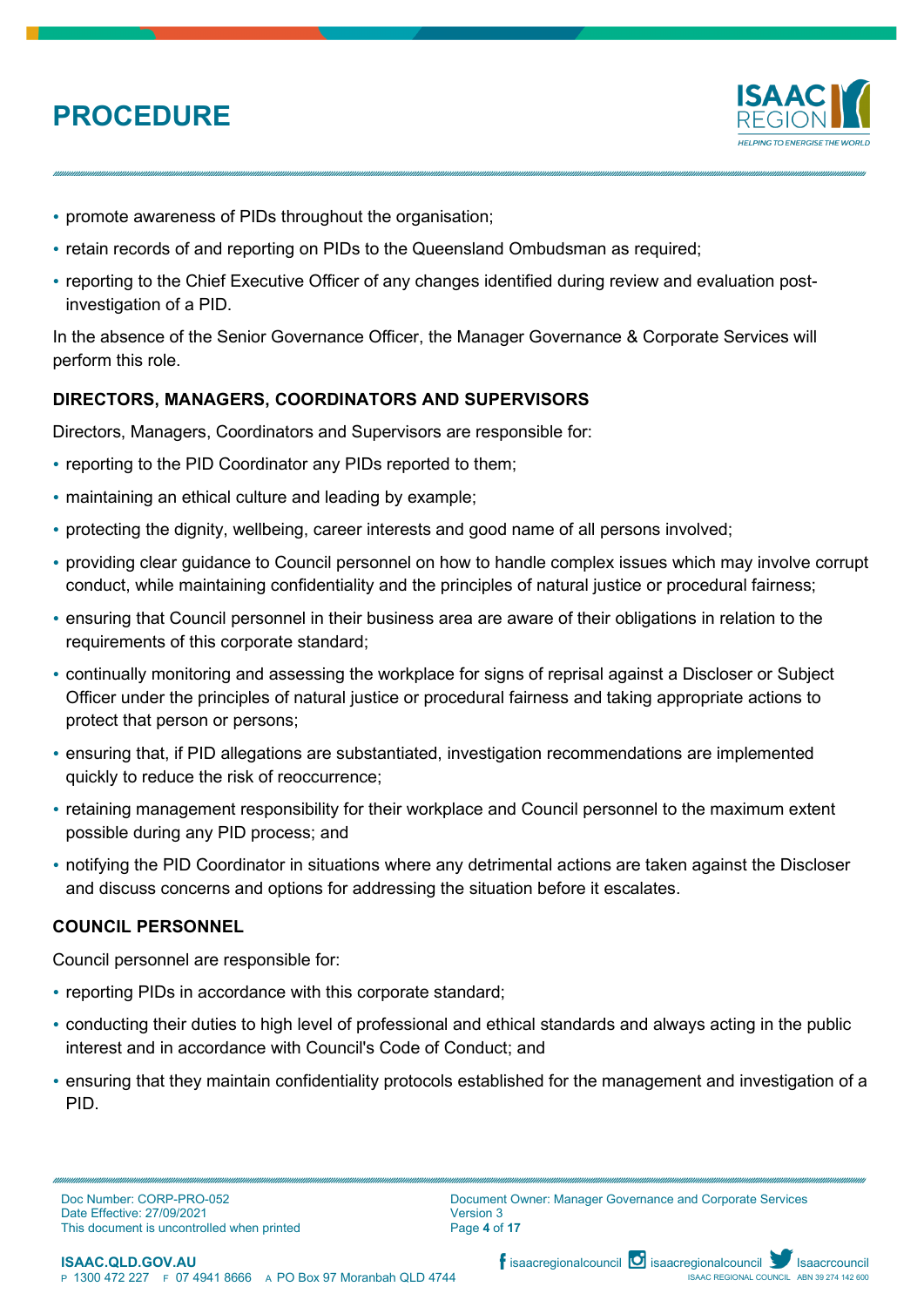

## **DEFINITIONS**

| <b>TERM</b>                | <b>MEANING</b>                                                                                                                                                                                  |  |
|----------------------------|-------------------------------------------------------------------------------------------------------------------------------------------------------------------------------------------------|--|
| Act                        | Is the Public Interest Disclosure Act 2010.                                                                                                                                                     |  |
| Council                    | means Isaac Regional Council and, where the context implies,<br>delegates of the Isaac Regional Council (whether by delegation of<br>Council or sub delegation by the Chief Executive Officer). |  |
| <b>Council Personnel</b>   | means Council councillors, employees, contractors or volunteers<br>regardless of their employment status, role or position.                                                                     |  |
| <b>Detrimental Actions</b> | $Includes -$                                                                                                                                                                                    |  |
|                            | a. personal injury or prejudice to safety; and                                                                                                                                                  |  |
|                            | b. property damage or loss; and                                                                                                                                                                 |  |
|                            | c. intimidation or harassment; and                                                                                                                                                              |  |
|                            | d. adverse discrimination, disadvantage or adverse treatment<br>about career, profession, employment, trade or business; and                                                                    |  |
|                            | e. financial loss; and                                                                                                                                                                          |  |
|                            | f.<br>damage to reputation, including personal, professional or<br>business reputation.                                                                                                         |  |
| <b>Discloser</b>           | is a person who makes a Public Interest Disclosure in accordance<br>with the Act.                                                                                                               |  |
| <b>PID</b>                 | Means Public Interest Disclosure as defined by the Public Interest<br>Disclosure Act 2010.                                                                                                      |  |
| Subject Officer            | means Council personnel about who a PID is made.                                                                                                                                                |  |
| <b>Support Person</b>      | means any person who a Subject Officer or Discloser elects to<br>provide emotional and moral support.                                                                                           |  |

## **PROCEDURE**

Council is committed to encouraging the reporting of wrongdoing and the protection of disclosures from reprisals.

This commitment shall be met by:

- 1. Making clear (through the PID Policy, this procedure and training and awareness) that Council and senior management support and encourage the internal and external reporting of any wrongdoing;
- 2. Providing PID training and awareness to all members of council;
- 3. The proper management of PIDs including the protection of disclosers and support of subject officers;
- 4. Providing a consistent and professional response to PIDs received by Council in accordance with the *Public Interest Disclosure Act 201*0;

Doc Number: CORP-PRO-052 Date Effective: 27/09/2021 This document is uncontrolled when printed Document Owner: Manager Governance and Corporate Services Version 3 Page **5** of **17**

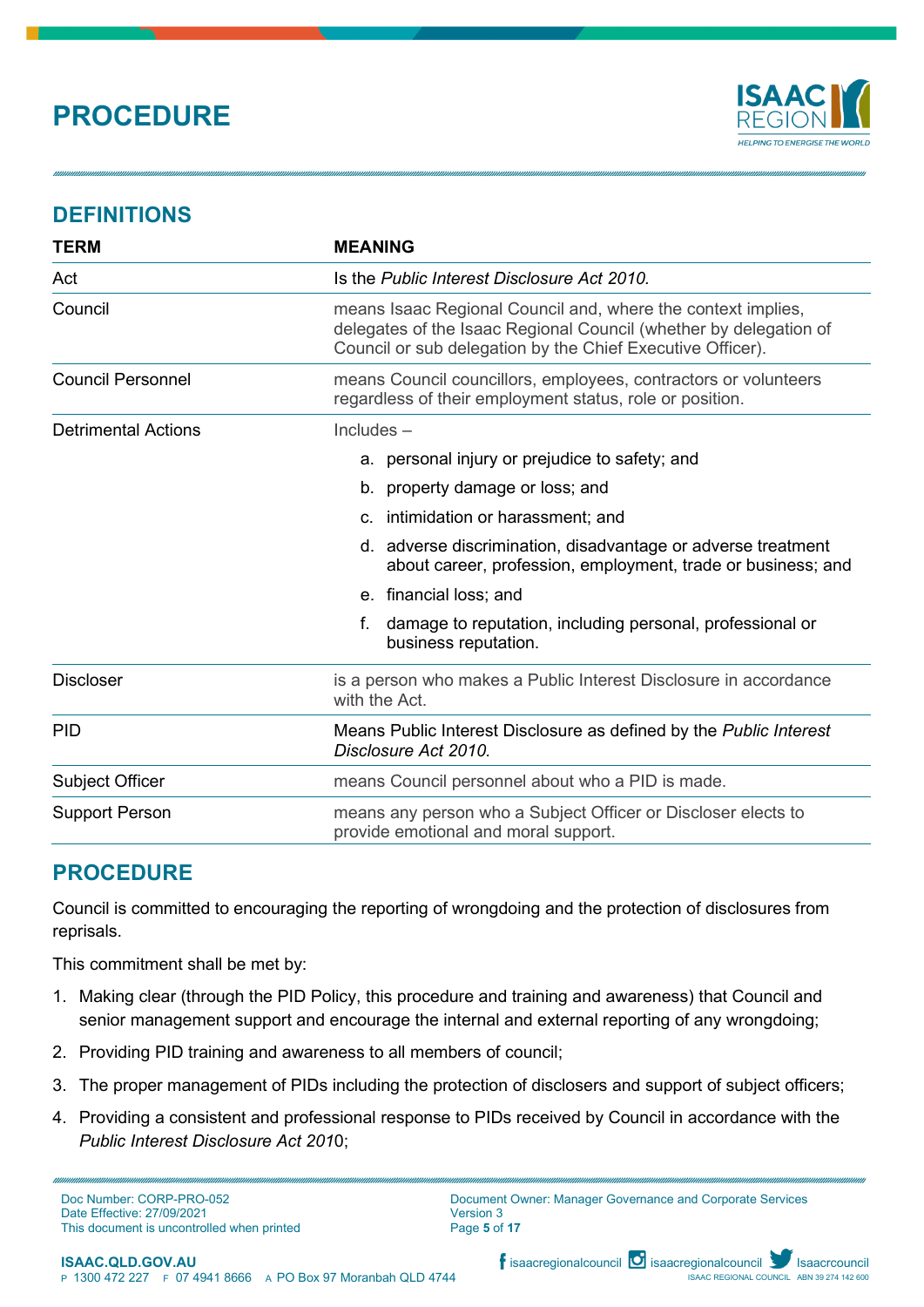

- 5. Ensuring all public officers are aware of their responsibilities with regards to reporting corrupt conduct and other important matters adversely affecting the public interest;
- 6. Ensuring that all public officers are aware of, and have access to, the support mechanisms available to those affected by a PID;
- 7. Ensuring all public officers are aware of their responsibilities with regards to the fair treatment of those persons who make a PID and may be the subject of a PID; and
- 8. Encouraging all public officers to be accountable for their actions and maintain high standards of professional conduct and service.

### **PID MANAGEMENT PLAN**

The Chief Executive Officer has overall responsibility for ensuring that IRC develops, implements and maintains a PID management plan. The IRC PID management plan encompasses:

- a commitment to encouraging the internal reporting of wrongdoing;
- senior management endorsement of the value to IRC of PIDs and the proper management of PIDs;
- a communication strategy to raise awareness among employees about PIDs and IRC's PID procedure;
- a training strategy to give employees access to training about how to make a PID, information on the support available to a discloser, and advice on how PIDs will be managed;
- specialist training and awareness about PIDs for senior management and other staff who may receive or manage PIDs, disclosers or workplace issues relating to PIDs;
- the appointment of a specialist officer/unit to be responsible for issues related to the management of PIDs;
- ensuring effective systems and procedures are in place so that issues and outcomes from PIDs inform improvements to service delivery, business processes and internal controls; and
- regular review of the Public Interest Disclosure Procedure and evaluation of the effectiveness of the PID management plan.

### **WHAT IS A PUBLIC INTEREST DISCLOSURE?**

A Public Interest Disclosure (PID) is a disclosure in the public interest, of information about wrongdoing in the public sector. For an allegation to be considered a PID it must meet three criteria:

- Public interest information about substantial and specific wrongdoings or danger;
- PID must be an appropriate disclosure; and
- PID must be made to a Proper Authority.

### **Public interest information about substantial and specific wrongdoings or danger**

Any person, including a public sector officer, may disclose information about:

substantial and specific danger to the health or safety of a person with a disability; or

Doc Number: CORP-PRO-052 Date Effective: 27/09/2021 This document is uncontrolled when printed Document Owner: Manager Governance and Corporate Services Version 3 Page **6** of **17**



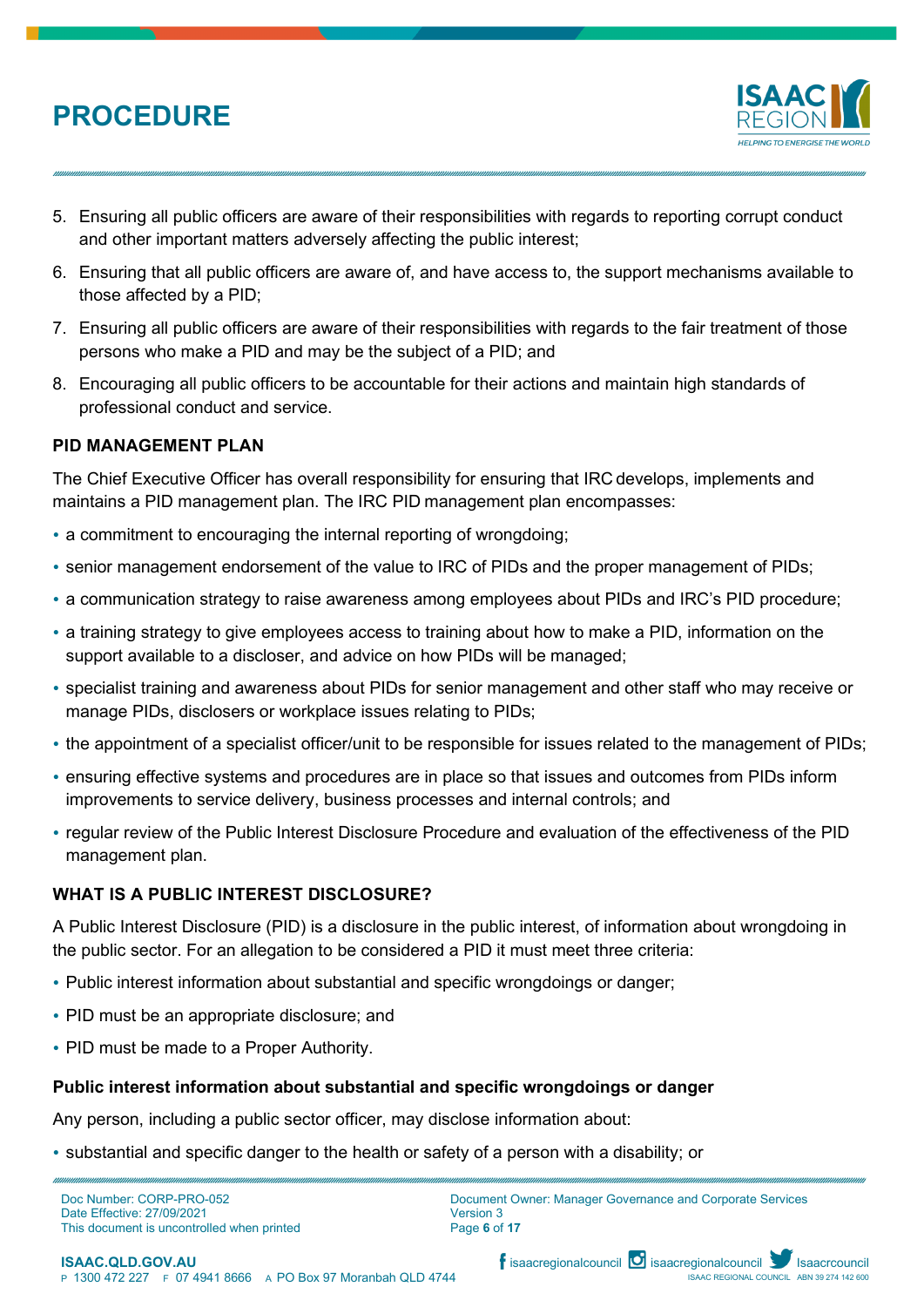

- the commission of an offence, or contravention of a condition imposed under a provision of legislation mentioned in Schedule 2 of the PID Act, if the offence or contravention would be a substantial and specific danger to the environment; or
- reprisal because of a belief that a person has made or intends to make a disclosure.

A public sector officer may also disclose information about:

- corrupt conduct by another person; or
- maladministration that adversely affects someone's interests in a substantial and specific way; or
- a substantial misuse of public resources; or
- a substantial and specific danger to public health or safety; or
- a substantial and specific danger to the environment.

### **PID must be an appropriate disclosure**

An appropriate disclosure must meet the subjective and objective tests set out in the PID Act. This means:

- the discloser honestly and reasonably believes the information provided tends to show the conduct or danger; or
- the information tends to show the conduct or danger regardless of the discloser's belief.

### **PID must be made to a Proper Authority**

Proper authorities are persons and organisations authorised under the PID Act to receive public interest disclosures. Examples of proper authorities are:

- The public sector organisation that is the subject of the PID (for example, Councils).
- An agency that has authority to investigate the matter (for example, Queensland Ombudsman, the Crime and Corruption Commission).
- A Member of the Legislative Assembly (an MP).

The following table provides a guide to the appropriate authority for receiving a PID about Council or one of its staff members:

| <b>Conduct</b>                    | <b>Appropriate Authority</b>                                                                                              |
|-----------------------------------|---------------------------------------------------------------------------------------------------------------------------|
| Corrupt conduct                   | <b>Crime and Corruption Commission</b>                                                                                    |
| Maladministration                 | Queensland Ombudsman                                                                                                      |
| Danger to public health or safety | Queensland Health; Health Ombudsman; Work<br>Health and Safety Queensland; Queensland Police<br><b>Service or Council</b> |

Doc Number: CORP-PRO-052 Date Effective: 27/09/2021 This document is uncontrolled when printed Document Owner: Manager Governance and Corporate Services Version 3 Page **7** of **17**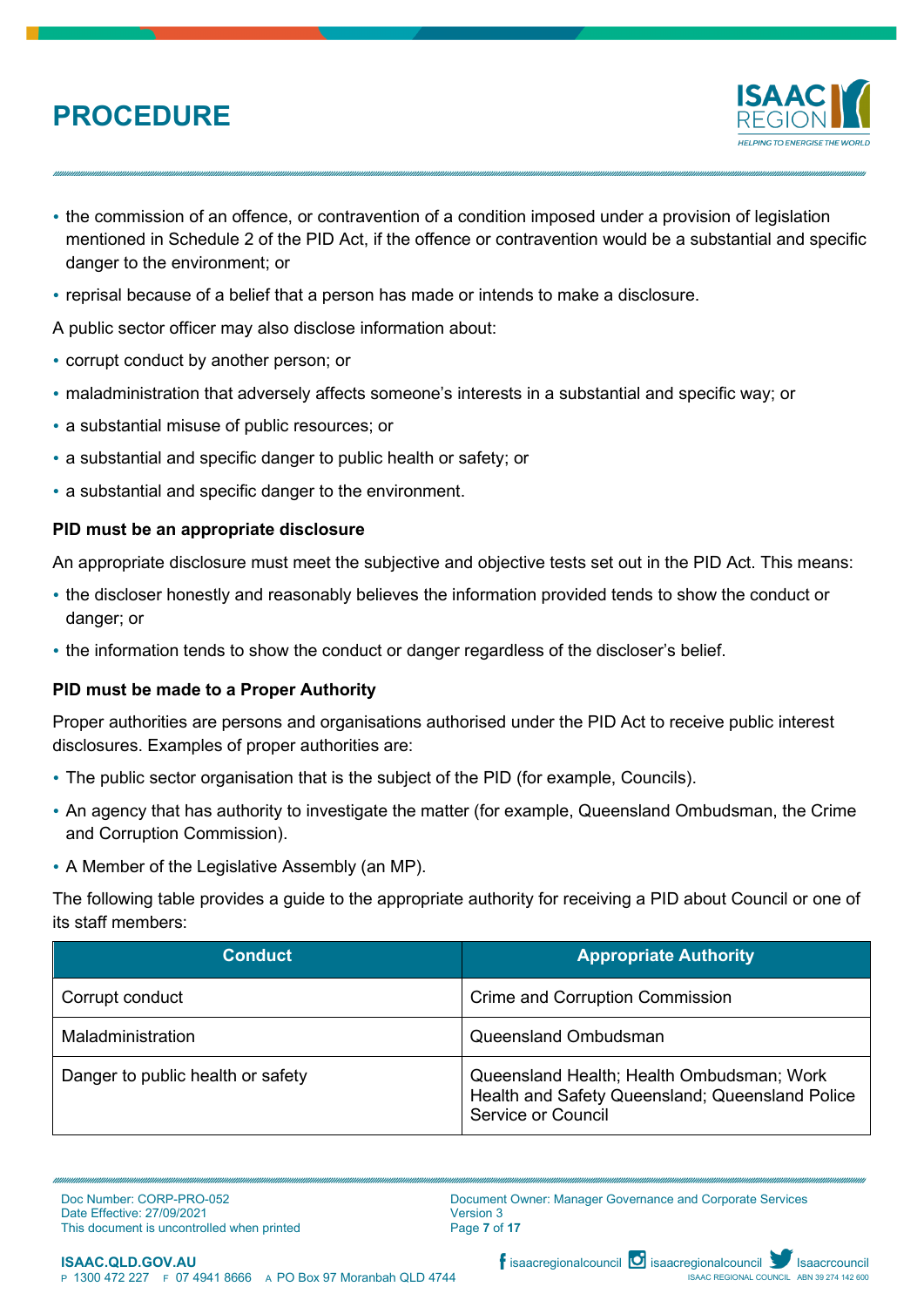

| Danger to health and safety of a person with a<br>disability | Queensland Health; Queensland Police Serice;<br>Department of Communities, Disability Services<br>and Seniors; Department of Children, Youth Justice<br>and Multicultural Affairs; Office of the Public<br>Guardian |
|--------------------------------------------------------------|---------------------------------------------------------------------------------------------------------------------------------------------------------------------------------------------------------------------|
| Danger to the environment                                    | Department of Environment and Science                                                                                                                                                                               |
| Substantial misuse of public resources                       | <b>Queensland Audit Office</b>                                                                                                                                                                                      |
| Reprisal                                                     | <b>Crime and Corruption Commission</b>                                                                                                                                                                              |

## **HOW PUBLIC INTEREST DISCLOSURES CAN BE MADE - INTERNAL REPORTING AVENUE**

Council Personnel wishing to make a PID should do so using the internal reporting avenue in the first instance, with disclosures made to either:

- The PID Coordinator; or
- The Chief Executive Officer.

Council Personnel may choose to make a disclosure in any form including:

- verbally (in person or via telephone);
- in writing (for example, by letter or email);
- anonymously; or
- through an authorised third party (as shown in the table above).

Additionally the following may also receive a PID:

- A Member of the Legislative Assembly (MP) for any wrongdoing or danger.
- The Chief Judicial Officer of a court or tribunal in relation to a disclosure about wrongdoing by a judicial officer.

### **HOW PUBLIC INTEREST DISCLOSURES CAN BE MADE - EXTERNAL REPORTING AVENUE**

Any person may choose to make a disclosure through the external reporting avenue in any way including:

- verbally (in person or via telephone);
- in writing (for example, by letter or email);
- anonymously; or
- through an authorised third party (as outlined in the section above).

An external PID made in writing to Council should be directed to Council's mailing address:

#### Confidential - PID Coordinator

Doc Number: CORP-PRO-052 Date Effective: 27/09/2021 This document is uncontrolled when printed Document Owner: Manager Governance and Corporate Services Version 3 Page **8** of **17**

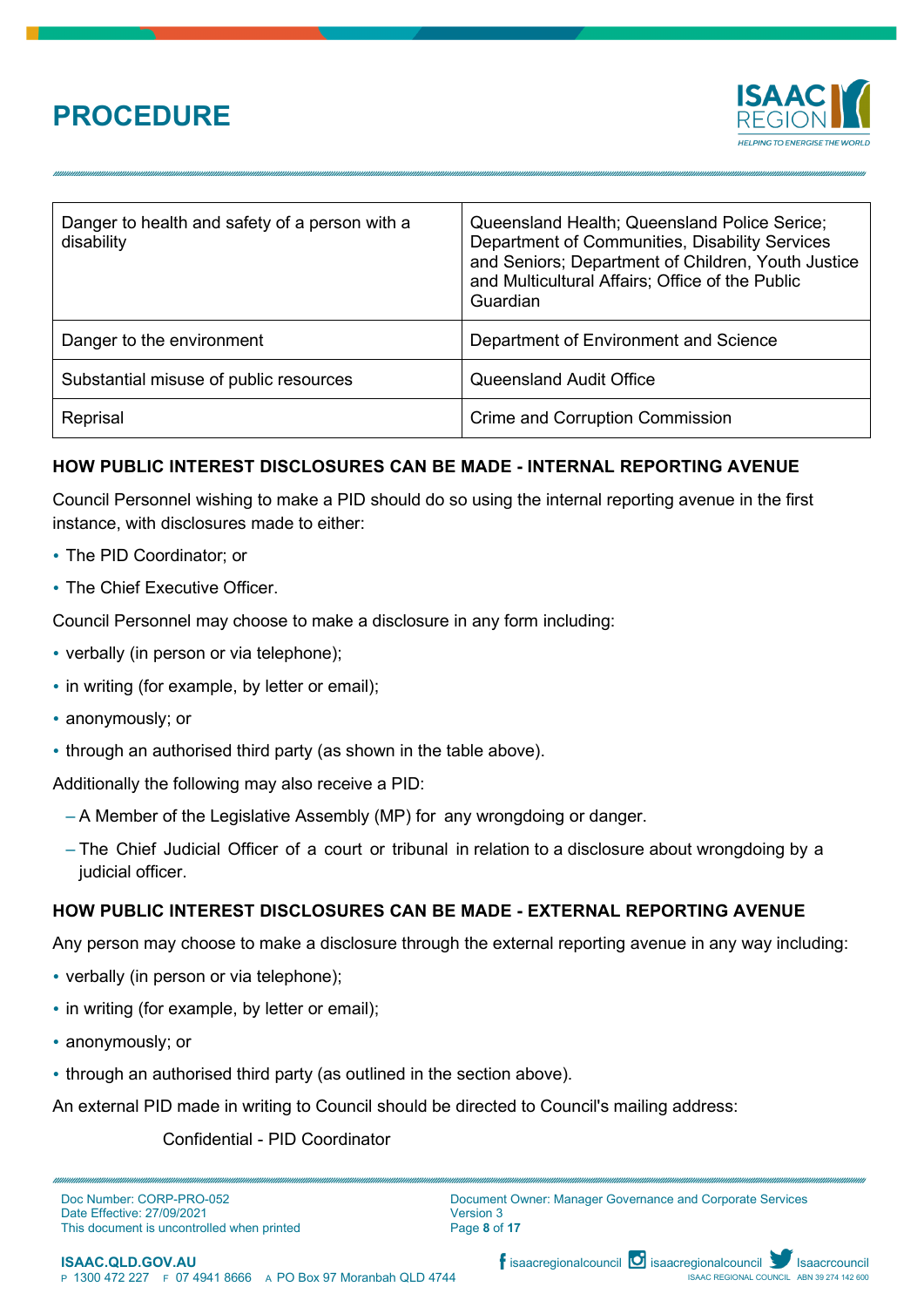

Isaac Regional Council PO Box 97 Moranbah Qld 4744 Or emailed to: [PIDCoord@Isaac.qld.gov.au](mailto:PIDCoord@Isaac.qld.gov.au)

## **ANONYMOUS DISCLOSURE**

The likelihood of a successful outcome is increased greatly if, when making a disclosure, either verbally or in writing, the disclosure's identity is known, though they are not required to give their name or any identifying information. Nonetheless, anonymous disclosures will still be received and where possible, investigated.

If it is decided to disclose anonymously, the Discloser will need to provide sufficient information for the matter to be investigated, as it will not be possible for Council to return to the Discloser for clarification or more information. Anonymous disclosures also exclude Council's commitment to keeping Disclosers informed on the progress of handling the disclosure. Anonymous Disclosers may also experience difficulties in relying upon the protections afforded by the Act. If the disclosure is anonymous and enough information is provided, Council is committed to acting upon the disclosure.

A risk assessment will be undertaken if the discloser is anonymous, based on information available in the PID. The risk assessment will also take into account the risk to persons who may be wrongly suspected of making the PID.

### **INFORMATION TO DISCLOSE**

To ensure a comprehensive and successful investigation of a perceived wrongdoing, persons making a PID are encouraged to provide all known information that might be relevant including:

- The circumstances of the incident/matter including dates, times and locations;
- The details of Council personnel or others involved; and
- Possible sources of additional information or evidence, e.g. other people or files.

A person may make a public interest disclosure about -

- a. Events that happened or may have happened, whether before or after the commencement of the Act; or
- b. Events that are or may be happening; or
- c. Events that will or may happen.

## **ASSESSING A PUBLIC INTEREST DISCLOSURE**

All disclosures made to Council or referred to it by another entity will be assessed by the PID Coordinator with reference to the Act. In assessing a disclosure, the PID Coordinator will determine if:

Doc Number: CORP-PRO-052 Date Effective: 27/09/2021 This document is uncontrolled when printed Document Owner: Manager Governance and Corporate Services Version 3 Page **9** of **17**

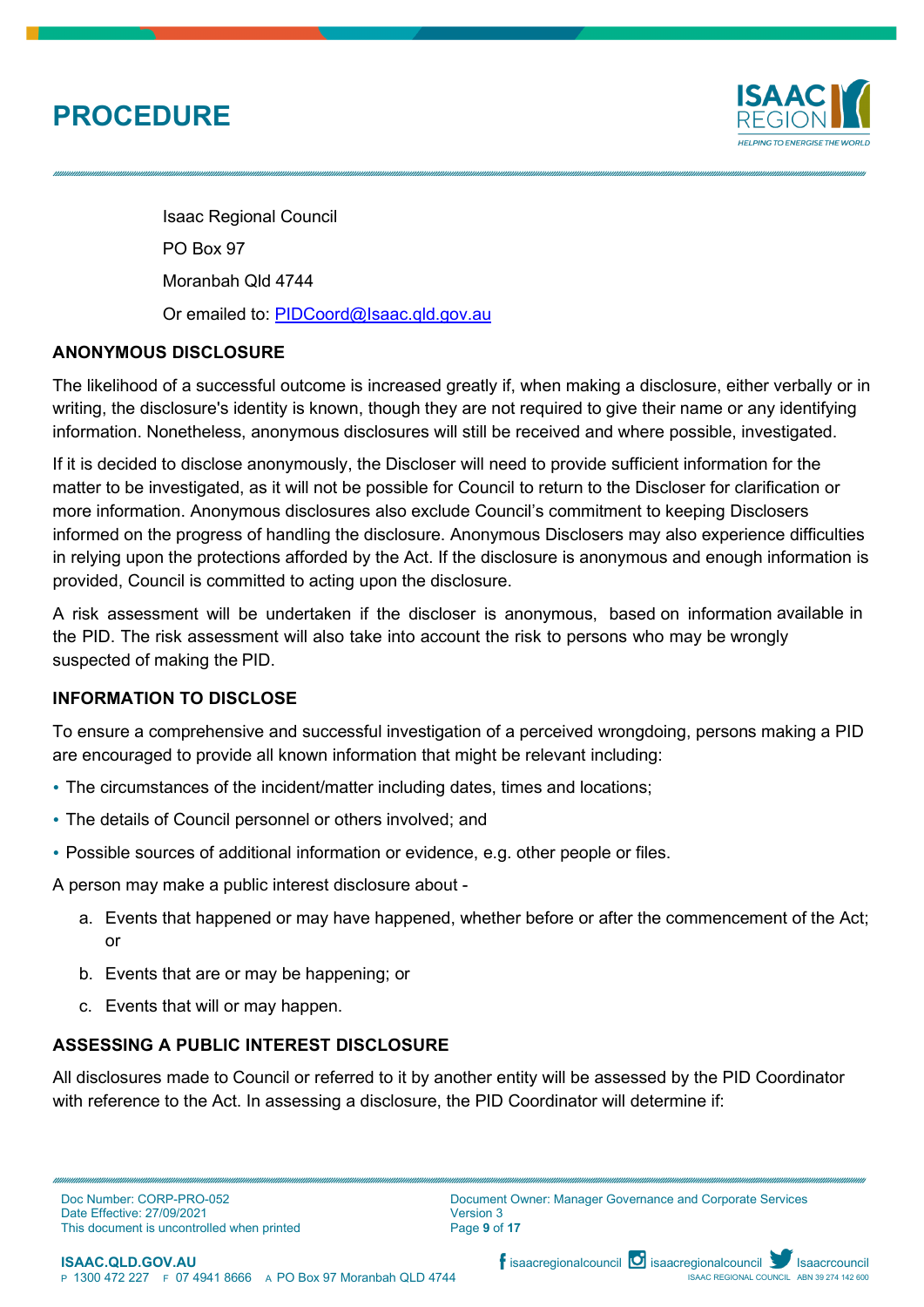

- The person making the disclosure is able to receive protection of the PID Act and if the disclosure concerns a matter about which a PID can be made, the person making the disclosure honestly believes on reasonable grounds that the information tends to show the conduct, or if the person has information that tends to show the conduct; and
- the disclosure has been made to an individual or entity who may receive a PID and has been made in accordance with Council's procedure or as permitted by the *PID Act*.

If there is doubt whether the disclosure is a PID, the PID Coordinator should assume that the disclosure is protected by the *PID Act* and manage the disclosure as if it were a PID. It is not necessary for the Discloser to identify a matter as a PID, it is Council's responsibility to identify a PID as such and address it accordingly.

Each separate allegation will be reported as a separate PID, unless the matters are clearly linked and it would be reasonable to view them as a single disclosure. Council will not decline to receive and/or assess any disclosure as a PID.

## **Public Interest Disclosure Assessment Form**

Prior to commencing any referral or investigation process, the PID Coordinator will organise a meeting with the Discloser to assess the PID using the Public Interest Disclosure Assessment Form.

This Form will determine if the disclosure is to be processed as a PID or whether it will be processed under another complaint management process.

The PID Coordinator will notify the Discloser of the outcome of the assessment.

## **REFERRAL TO ANOTHER ENTITY**

Where it is decided that a matter is to be referred to another entity, or when the Chief Executive Officer is statutorily bound to refer the matter to an oversight agency (e.g. suspected corrupt conduct to the Crime and Corruption Commission), the referral will be carried out in accordance with the legislative and administrative processes provided for under the *PID Act*. Reasons for referral to another agency may include:

- the PID concerns wrongdoing by that agency or an employee of that agency; or
- that agency has the power to investigate or remedy the matter.

When considering whether to refer to another agency, the PID Coordinator will determine whether there is an unacceptable risk that a reprisal would occur as a result of the referral. In considering whether a risk exists, the PID Coordinator will, wherever possible, consult with the Discloser.

The confidentiality obligations of the PID Act allows for the PID Coordinator to communicate with another agency about the referral of a PID. The PID Coordinator will exercise discretion in any contact with any other agency. The discloser will be advised of the action taken by IRC where a PID is referred to another agency.



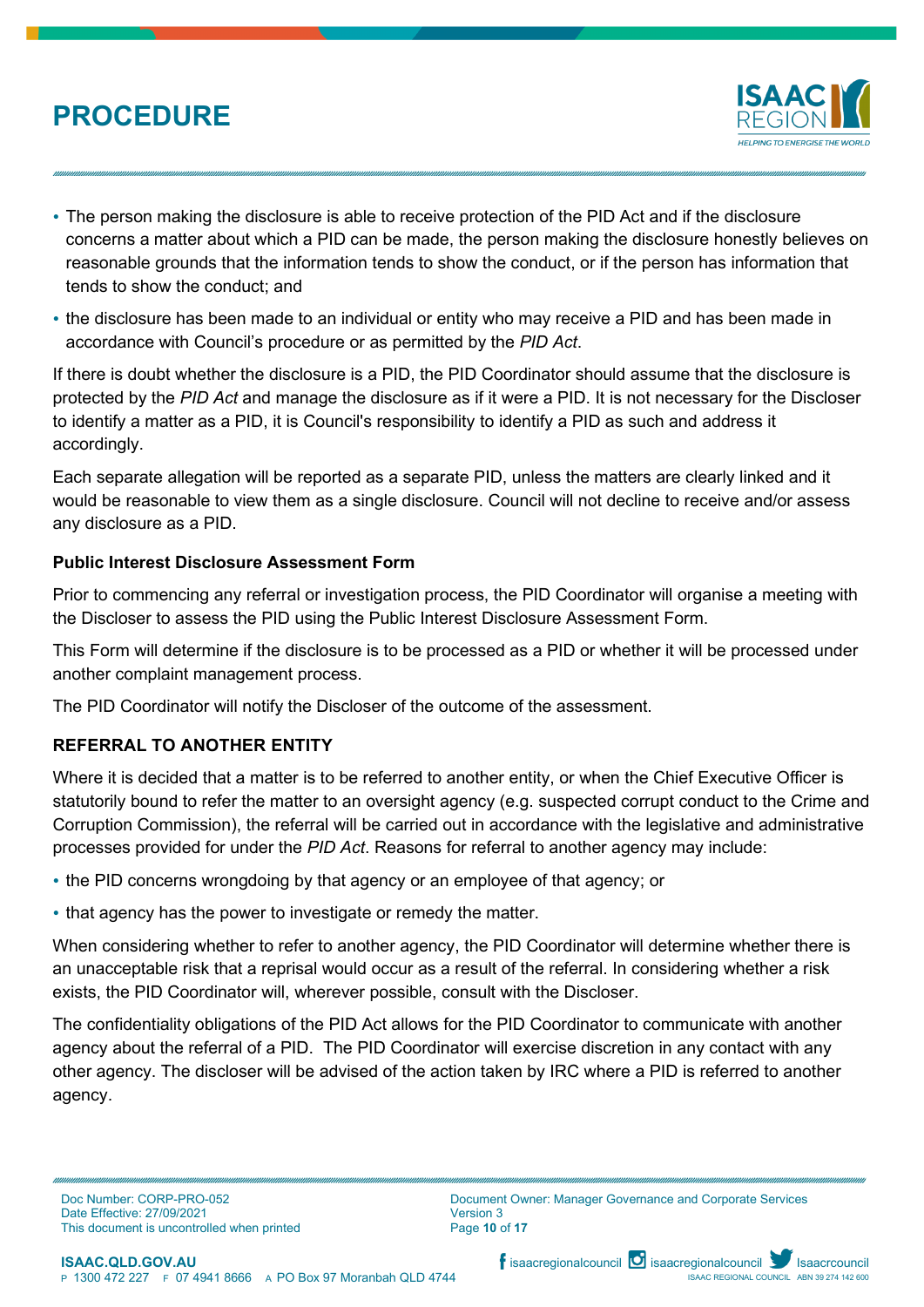

## **DECISION NOT TO INVESTIGATE A DISCLOSURE**

Action must be taken on a PID unless it is determined through assessment that no action may be taken. Council will provide written reasons to a Discloser of its decision not to investigate or otherwise deal with a PID where:

- the matter has already been investigated or dealt with through another appropriate process;
- Council reasonably considers that the disclosure should be dealt with by another appropriate process;
- the age of the information disclosed makes it impractical to investigate;
- Council reasonably considers that the disclosure is minor enough not to warrant an investigation and that treating the matter as a PID would not be an appropriate use of Council resources; and/or
- another entity that has jurisdiction to investigate the disclosure has notified Council that investigation of the disclosure is not warranted.

The Discloser may contact another appropriate agency in relation to the PID (for example, the Queensland Ombudsman). Even where no action is taken by Council, PID confidentiality requirements and protections continue to apply.

Under the PID Act, a Discloser may make a PID to a journalist if they have already made essentially the same disclosure to a public sector entity that is a 'proper authority' and:

- the entity has decided not to investigate or deal with the disclosure, or
- the entity investigated the disclosure but did not recommend taking any action, or
- the Discloser was not notified within six months of making the disclosure whether or not the disclosure was to be investigated or dealt with.

If the discloser is dissatisfied with the decision, they may request a review by writing to the Chief Executive Officer of Isaac Regional Council within 28 days of receiving the written reasons for the decision.

#### **INFORMING THE DISCLOSER**

The PID Coordinator will provide the Discloser or the entity that referred the disclosure reasonable information about the disclosure in writing, including:

- confirmation that the disclosure was received by Council
- a description of the action proposed to be taken, or taken, by Council in relation to the disclosure;
- the likely timeframes (where possible);
- their involvement in the investigation process;
- the importance of maintaining confidentiality;
- the protections under the *Public Interest Disclosure Act 2010* that will apply;



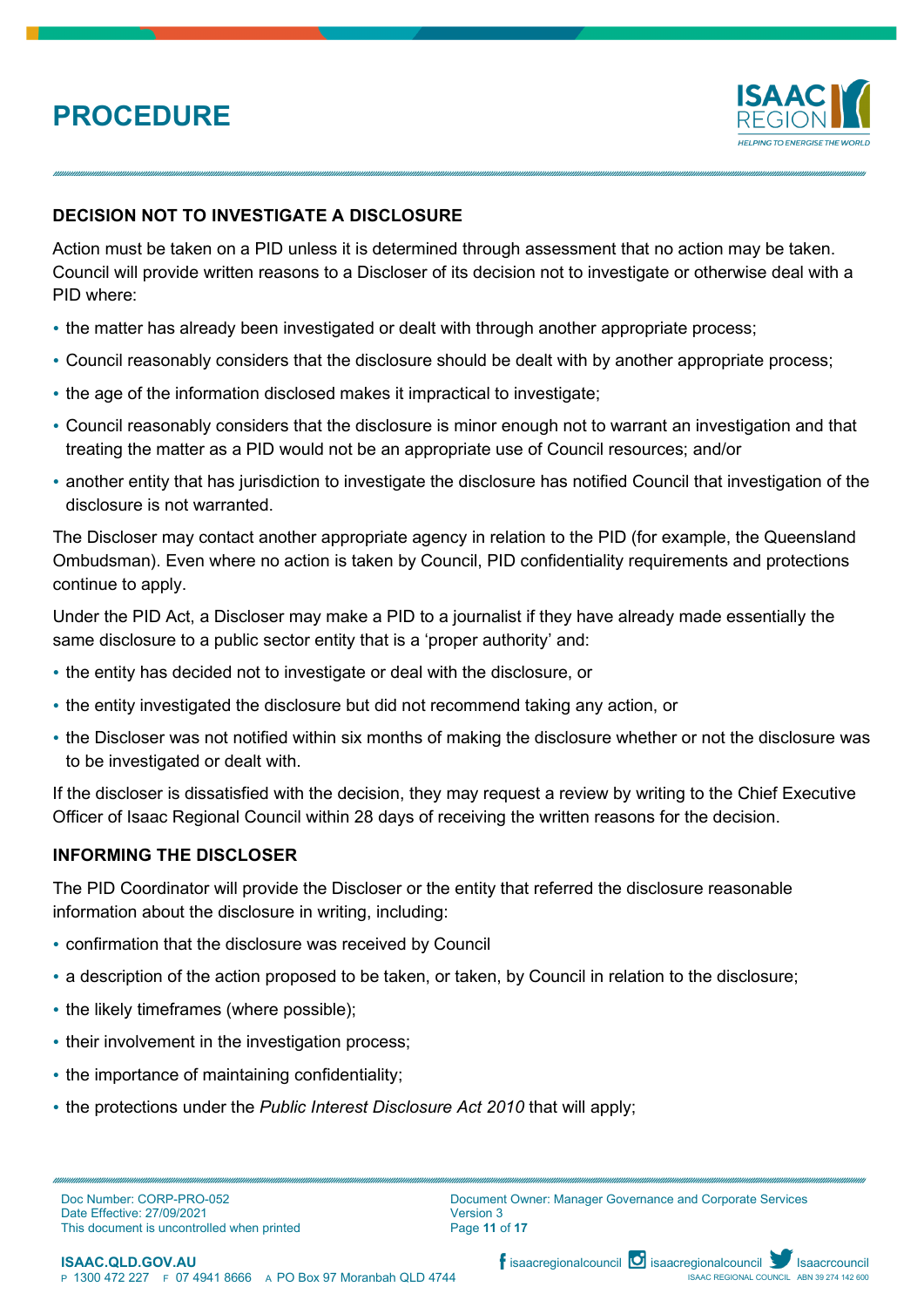

- that Council will treat the information disclosed, including the Discloser's identity, confidential, except as allowed under the *Public Interest Disclosure Act* 2010;
- how they will be advised of the progress and outcomes; and
- who to contact if they require further information or are concerned about reprisal.

### **Protection under the Public Interest Disclosure Act**

The PID Act provides for protection of a Discloser including:

- confidentiality the discloser's name and other identifying information will be protected to the extent possible unless:
	- it is deemed necessary to afford natural justice; and
	- it is unlikely a reprisal will be taken against the discloser;
- protection against reprisal the discloser is protected from unfair treatment by IRC and employees of IRC as a result of making the PID;
- immunity from liability the discloser cannot be prosecuted for disclosing the information but is not exempt from action if they have engaged in wrongdoing; and
- protection from defamation the discloser has a defence against an accusation of defamation by any subject officer.

### **RISK ASSESSMENT**

As soon as possible after receiving a PID, a risk assessment will be conducted by the PID Coordinator to determine the level of risk of a reprisal to the Discloser and to any other persons associated with the disclosure.

Appropriate protections, proportionate to the level of risk and the potential consequences of a reprisal, will be put in place where a risk has been identified. This may include developing specific strategies to reduce the level of risk to the Discloser (including those who may be wrongfully suspected of making the PID) in the workplace and may include consideration of the suspension or secondment of the person about who the disclosure is made (the Subject Officer).

If the risk is determined to be sufficiently high, the PID Coordinator will, in consultation with the Discloser and any other relevant stakeholder, develop a protection plan for the Discloser and provide ongoing support including:

- acknowledging that the making of the PID was the right thing to do and is valued;
- making a clear statement that Council will support the Discloser through this process;
- ensuring that the Discloser has appropriate support and protection from reprisal;
- regularly checking the Discloser's well-being, where warranted;
- providing information to the Discloser about Council's Employee Assistance Program; and

Doc Number: CORP-PRO-052 Date Effective: 27/09/2021 This document is uncontrolled when printed Document Owner: Manager Governance and Corporate Services Version 3 Page **12** of **17**

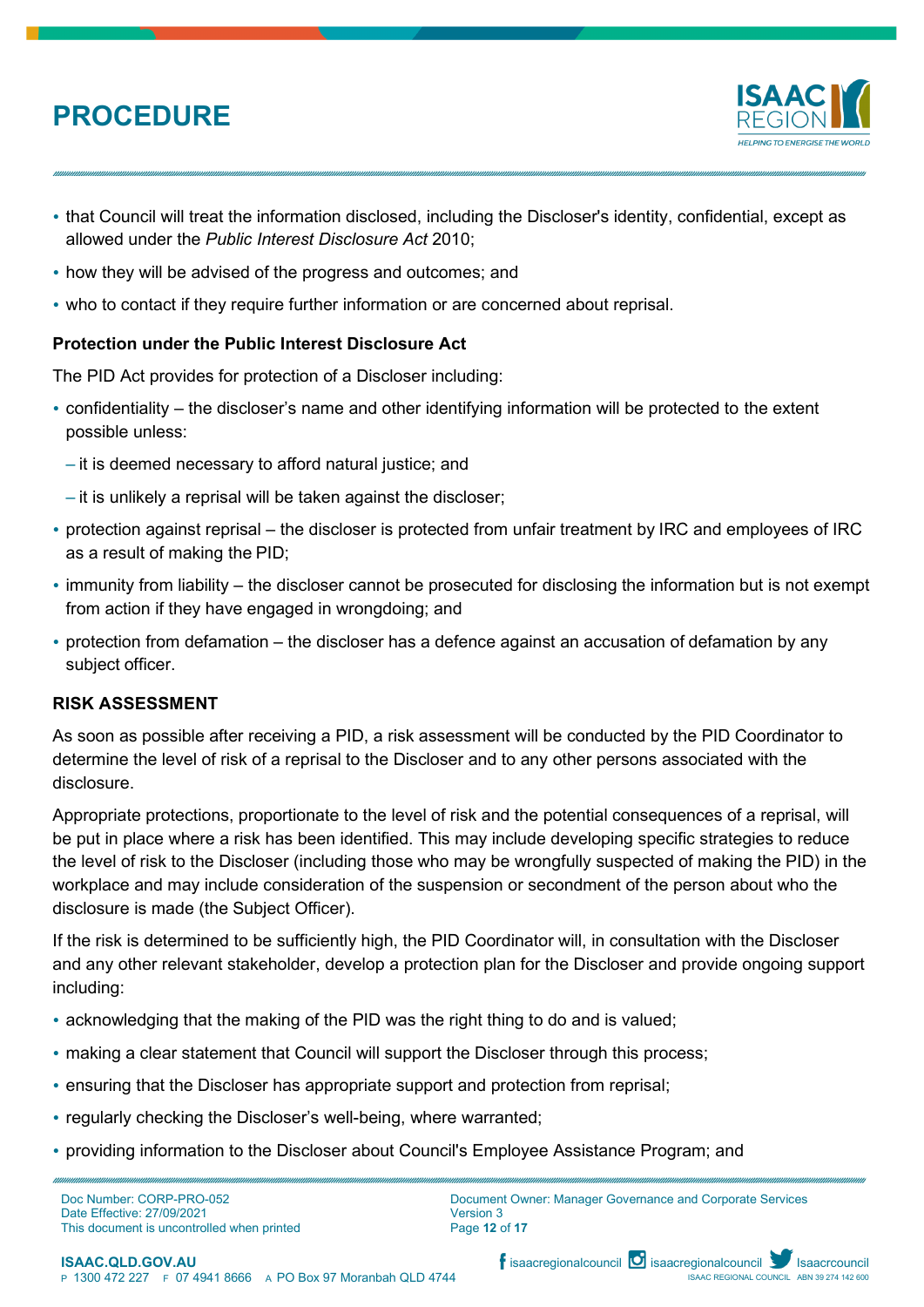

 liaising with the officers responsible for workplace health and safety if the Discloser's health becomes a concern;

Where a reprisal is alleged or suspected of occurring, the PID Coordinator will:

- attend to the Discloser's safety and wellbeing and/or that of any other affected parties as a matter of priority;
- take all practical steps to minimise the possibility of reprisal by reviewing the risk assessment and protective measures provided to the Discloser; and
- manage any allegation of reprisal as a PID in its own right.

The PID Coordinator will advise the Discloser when all organised support arrangements have been completed, although the obligation to provide protection from reprisal and maintain confidentiality about PID matters continues after the investigation is closed. The PID Coordinator may continue to monitor the Discloser's welfare (in association with the relevant manager) for an additional period after the PID has been finalised.

## **DISCLOSURES MADE ABOUT AN INDIVIDUAL**

All people involved in PIDs (i.e. the Discloser or Subject Officer) will be offered an appropriate level of support and case management. Action will be taken to ensure, where possible, that people's identities and the details of the disclosure remain confidential.

Subject Officers who have had a PID made against them are assumed to be innocent of any adverse allegation until there is evidence to the required standard of proof to show otherwise. The rules of natural justice and procedural fairness apply to any Subject Officer under investigation in respect to an allegation made against them. In such instances, and through the PID Coordinator, the Subject Officer has the right to:

- know the substance of the allegations if a decision is going to be made about their conduct;
- have a reasonable opportunity to put their case forward (whether in writing, at a hearing or otherwise) and have a decision maker act fairly and without bias.

Providing natural justice does not mean that the Subject Officer should be advised of the allegation as soon as it is received. The Subject Officer need not be told about an allegation if it is:

- misleading;
- has no substance; and/or
- Council does not intend to act on the allegation.

Persons against whom an allegation has been made should be reassured by the PID Coordinator that the PID will be assessed impartially, objectively and reasonably and that it is only an allegation until any evidence collected proves otherwise. They should be provided with information of their rights, and the progress and outcomes of any investigation undertaken.

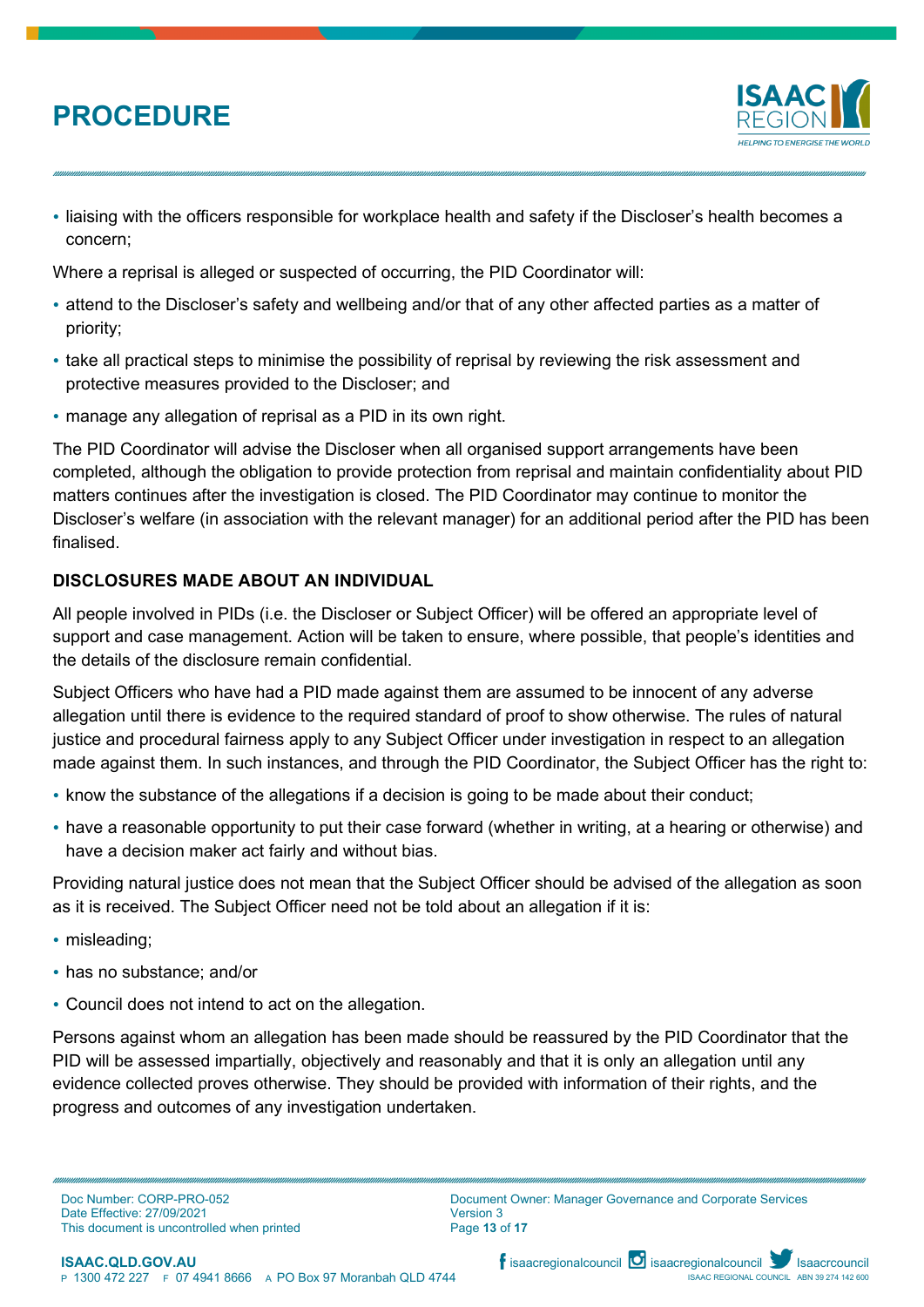

Council personnel who are the subject of an allegation may seek assistance from their legal or union representative, a support person or the services of Council's Employee Assistance Program for advice and counselling.

Protection exists for those against whom an intentionally false PID is made. It is an offence under section 66 of the PID Act, punishable by up to two years imprisonment, to intentionally make a false or misleading statement intending for it to be acted upon as a PID. Making a false and misleading disclosure may also result in a disciplinary action against Council-employed Disclosers.

Any substantiated allegations of adverse treatment of a Discloser or Subject Officer by other Council personnel may also result in disciplinary action being taken.

It is the responsibility of the PID Coordinator to provide feedback to the Discloser (both Council personnel and a Discloser who is not a public officer) about the progress and the outcome of PIDs.

Any apparent conflict between disclosure and confidentiality will be risk-managed by Council through a clear focus on the prevention of fraud, wrongdoing and unethical behaviour.

### **MANAGING REPRISALS**

Council has a duty of care to support and protect Council personnel and any other person making a PID, from negative action including reprisals that occur as a result of disclosure. Reprisals will not be tolerated by Council.

In the event of a reprisal being alleged or suspected, Council will act in the interests of the Discloser by:

- attending to the safety of the Discloser or affected third parties as a matter of priority;
- reviewing the risk assessment of reprisal and any protective measures needed; and
- managing any allegation of a reprisal as a public interest disclosure in its own right.

Any Council personnel found to have engaged in reprisals will be the subject of disciplinary action. Criminal action may be taken with respect to reprisal and in accordance with *Public Interest Disclosure Act 2010*  substantial fines and/or terms of imprisonment may apply.

Council personnel who have made a public interest disclosure are not exempt from reasonable management action. Reasonable management action can still be taken providing the manager's reasons for taking action do not include the fact the person has made a public interest disclosure.

### **REPORTING RESPONSIBILITIES**

The PID Coordinator is responsible for recording and reporting information regarding PIDs received by Council.The PID Coordinator will maintain a record of each PID which will include:

- the name of the person making the PID (if known);
- the subject of the PID;
- any action taken on the PID;

Doc Number: CORP-PRO-052 Date Effective: 27/09/2021 This document is uncontrolled when printed Document Owner: Manager Governance and Corporate Services Version 3 Page **14** of **17**

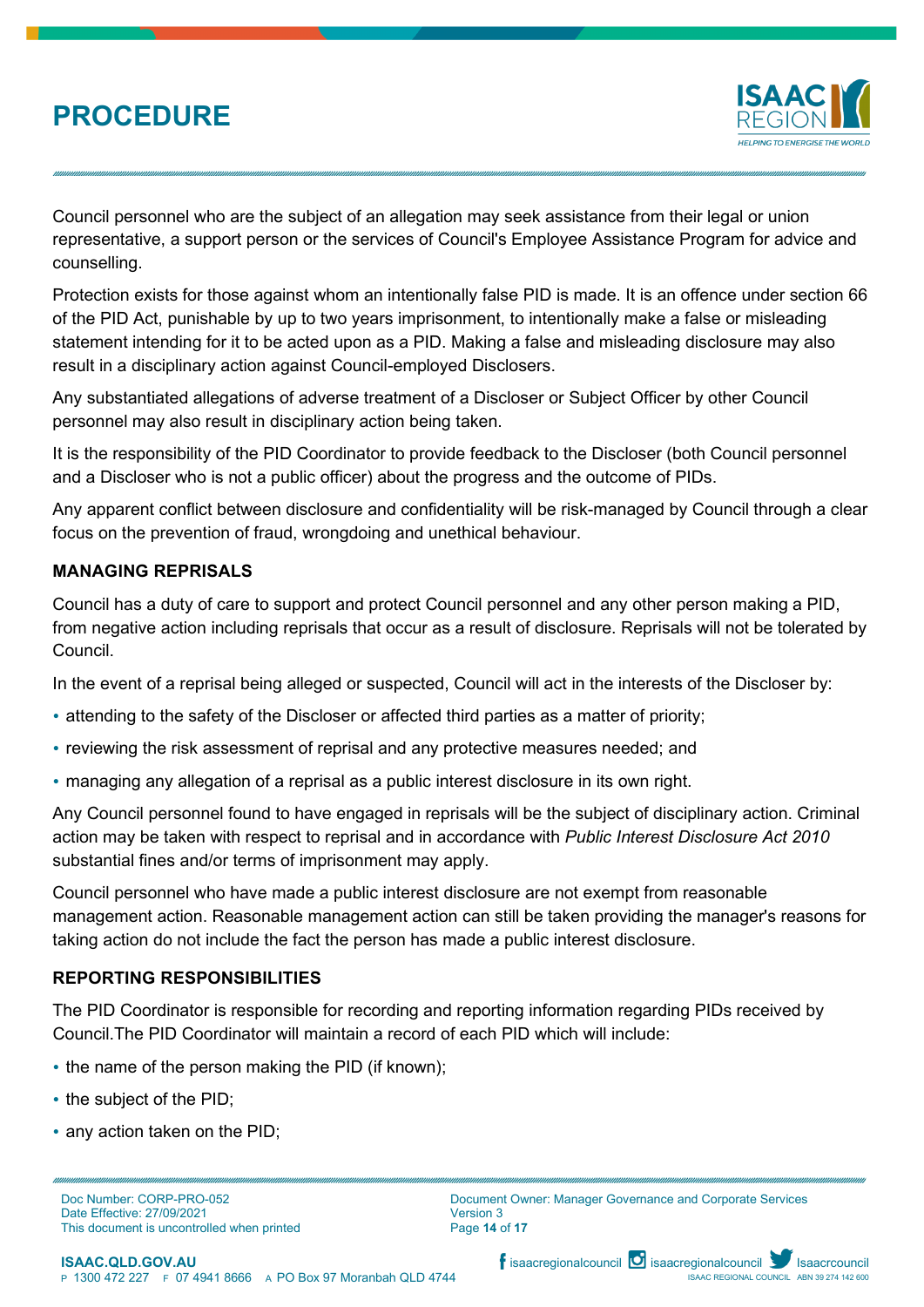

- any other information needed to comply with the reporting requirements of the Queensland Ombudsman, including:
	- a. the date the disclosure was received, and who it was received from;
	- b. the gender and status of the Discloser (i.e. Council personnel, staff from another entity, member of the public, anonymous);
	- c. the gender and status of the Subject Officer (Council personnel, non-staff member);
	- d. the relationship between the Discloser and the Subject Officer;
	- e. a summary of the allegation/information received;
	- f. any involvement of an external agency/party;
	- g. the action taken to minimize the risk of reprisal;
	- h. the date the inquiry/investigation commenced and was completed;
	- i. the outcome of the assessment, inquiry/investigation;
	- j. the date the PID was resolved or closed;
	- k. when the outcome was advised to the Discloser, and where required, the Subject Officer;
	- l. if no action was taken, the reason for the decision; and
	- m. any other legal processes associated with the disclosure.

### **RECORD KEEPING RESPONSIBILITIES**

All documentation relating to a PID will be stored in a confidential file in Council's central recordkeeping system with appropriate levels of security attached. Responsibility for creating records and for fulfilling Council's reporting obligations rests with Council's PID Coordinator.

Council officers are required to adhere to confidentiality provisions of the *Information Privacy Act 2009* and Council's *Information Privacy Policy*.

In accordance with its obligations under the *PID Act* and the *Public Records Act 2002*, IRC will ensure that:

- accurate data is collected about the receipt and management of PIDs; and
- anonymised data is reported to the Office of the Queensland Ombudsman in their role as the oversight agency, through the PID reporting database.

Records about disclosures, investigations, and related decisions will be kept secure and accessible only to appropriately authorised people involved in the management of the PID.

### **EVALUATION AND REVIEW**

Upon conclusion of any PID investigation the Governance department may consult internally to assess whether any changes are required to policies, procedures or process. The PID Coordinator will report to the Chief Executive Officer any recommendations for change if appropriate.

Doc Number: CORP-PRO-052 Date Effective: 27/09/2021 This document is uncontrolled when printed Document Owner: Manager Governance and Corporate Services Version 3 Page **15** of **17**



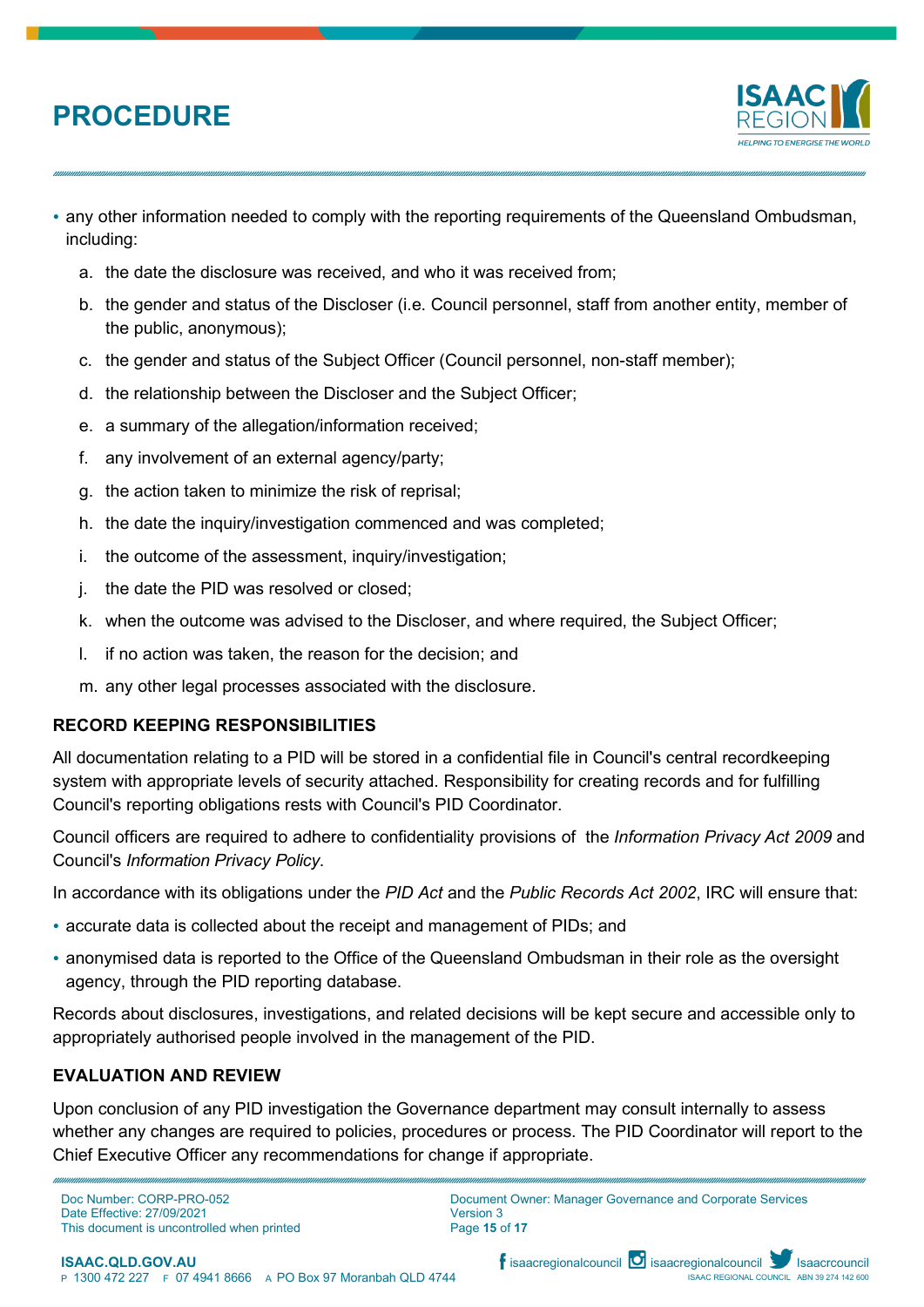

## **FURTHER INFORMATION AND ADVICE**

**Internal -** Governance & Corporate Services Department

Enquiries: Monday – Friday from 8.30 am to 5.00 pm

Phone: (07) 4846 3527

**External -** Queensland Ombudsman [Advisory](http://www.psc.qld.gov.au/page/psc-advisory-service/index.shtml) Service

The Queensland Ombudsman has been allocated responsibility for providing advice and guidance to public sector entities and officials to meet their responsibilities created from the *Public Sector Ethics Act 1994* and the *Public Interest Disclosure Act 2010*.

Enquiries: Monday – Friday from 8.30 am to 5.00 pm

Phone: 1800 068 908

Email: [pidadmin@ombudsman.qld.gov.au](mailto:pidadmin@ombudsman.qld.gov.au)

## **Ethics in the Queensland Public Sector**

The following guidelines for Public Interest Disclosures and fact sheets on PIDs are available free from [https://www.ombudsman.qld.gov.au](https://www.ombudsman.qld.gov.au/)

- [Thinking](https://www.ombudsman.qld.gov.au/improve-public-administration/public-interest-disclosures/public-interest-disclosure-resources/public-interest-disclosure-guides) about blowing the whistle? (A guide for individuals working in the public sector)
- Has one of your [staff blown](https://www.ombudsman.qld.gov.au/improve-public-administration/public-interest-disclosures/public-interest-disclosure-resources/public-interest-disclosure-guides) the whistle? (A guide for managers and supervisors)
- [Managing a public interest disclosure program](https://www.ombudsman.qld.gov.au/improve-public-administration/public-interest-disclosures/public-interest-disclosure-resources/public-interest-disclosure-guides) (A guide for public sector [organisations\)](https://www.ombudsman.qld.gov.au/improve-public-administration/public-interest-disclosures/public-interest-disclosure-resources/public-interest-disclosure-guides)

## **REFERENCES AND RELATED DOCUMENTS**

- *Public Interest Disclosure Act 2010*
- *Crime and Corruption Act 2001*
- *Public Sector Ethics Act 1994*
- *Information Privacy Act 2009*
- *Public Records Act 2002*
- *Work Health and Safety Act 2011*
- *Human Rights Act 2019*
- Public Interest Disclosure Standard No. 1/2019 Public Interest Disclosure Management Program
- Public Interest Disclosure Standard No. 2/2019 Assessing, Investigating and Dealing with Public Interest **Disclosures**
- Public Interest Disclosure Standard No. 3/2019 Public Interest Disclosure Data Recording and Reporting

Doc Number: CORP-PRO-052 Date Effective: 27/09/2021 This document is uncontrolled when printed Document Owner: Manager Governance and Corporate Services Version 3 Page **16** of **17**